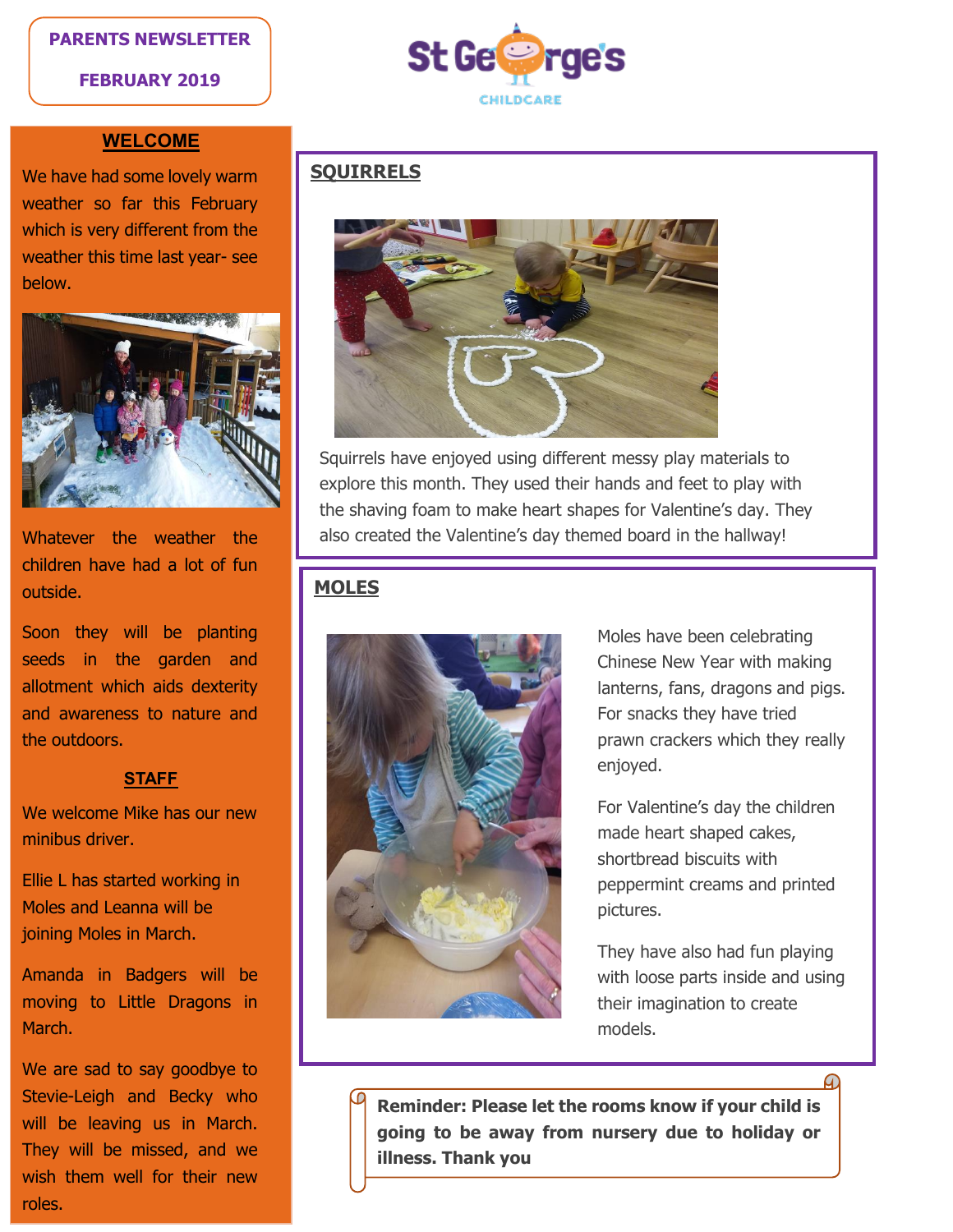

#### **DIARY DATES**

| Little<br><b>Dragons</b><br>restarts                | 25th Feb '19                                            |
|-----------------------------------------------------|---------------------------------------------------------|
| Little<br><b>Dragons</b><br>finish for<br>Easter    | 5 <sup>th</sup> April '19                               |
| <b>St</b><br>George's<br><b>Quiz Night</b>          | 5 <sup>th</sup> April '19                               |
| <b>Badgers</b><br><b>Easter</b><br>bonnet<br>parade | 12th April '19                                          |
| <b>Easter</b><br><b>Holiday</b><br>Club             | 8 <sup>th</sup> April- 18 <sup>th</sup><br>19           |
| <b>St</b><br>George's is<br>closed                  | Friday 19th<br>and Monday<br>22 <sup>nd</sup> April '19 |
| Little<br><b>Dragons</b><br>start back              | 23rd April '19                                          |

# **BADGERS**

Badgers have been looking at pets following a discussion about the children's interests. So far, we have had a visit from a cat, a snake, a hamster, a tortoise and two dogs.

The children from Badgers have some trips lined up with some of the Little Dragons- they are off to visit The Dairy and Tunbridge Wells Hospital to sing to the patients and residents.



Badgers are having their Easter bonnet parade and coffee morning on Friday 12<sup>th</sup> April- please look out for more details.

# **LITTLE DRAGONS**



Little Dragons really enjoyed celebrating Chinese New Year and Valentine's Day. They made Valentine's pictures, lanterns, fans and blossom pictures using sticks found in the garden. They also ate Chinese food at snack time and used the noodles for messy play afterwards! Little Dragons always enjoy experimenting. With Rosie's help they are growing crystals and were amazed to see how much they grew over half term. They are very excited to be welcoming Amanda to Little Dragons at the beginning of March, who will be key worker for the blue team.

**Reminder: World Book Day in 7th March- the children can come in dress up as a character from their favourite book.**

**NOTICES**

#### **Car park**

Please can you only park in the marked bays in the car park. Double parking can prevent other drivers from leaving or entering the car park.

Many thanks

St George's Management team